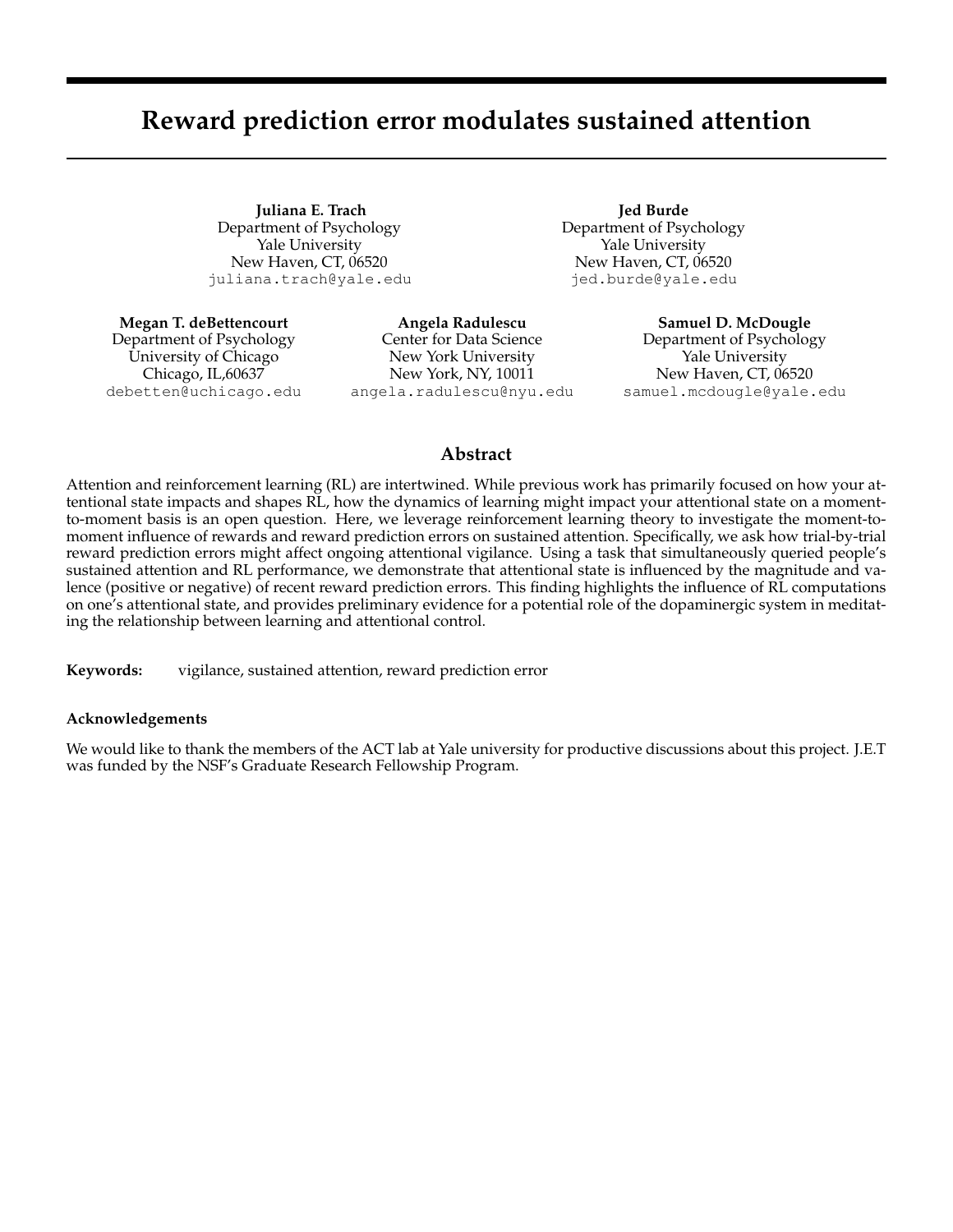# **1 Introduction**

The interplay between attention and learning is a crucial aspect of human behavior. Consider learning to play a new song on piano: If you want to play the new piece well, you must be able to sustain your attention as you read and practice the notes. However, inevitably, your attentional state will naturally fluctuate over time [1], waxing and waning between higher and lower attentional states. One possibility is that sustaining a vigilant attention state better will improve learning. But is this interaction a one-way street? That is, can the moment-to-moment dynamics of learning also affect the dynamics of sustained attention?

Previous work indicates that reward and sustained attention do interact such that offering rewards or incentives to participants can substantially boost performance on a sustained attention task [2–5]. For example, Esterman and colleagues [6] found that participants who were incentivized with money or a shortened task duration were more accurate and consistent in their performance on a continuous performance task that taxed sustained attention. While work in this vein broadly suggests that reward can influence sustained attention, it compares aggregate performance between rewarded versus unrewarded blocks of trials, pointing to general motivation as the key factor. This leaves open critical computational questions concerning the interaction of RL and sustained attention in real time: How might trial-by-trial learning outcomes (rewards, prediction errors) modulate sustained attention on a moment-to-moment basis? Do the dynamics of RL computations have a lawful relationship to ongoing attentional vigilance?

In the following study, we integrate a continuous performance task with a probabilistic RL task. The design of our experiment was chosen to assess the impact of core constructs of RL – reward and reward prediction error (RPE) – on moment-to-moment sustained attention. We used RL models to explore how computations in the brain's RL system may influence sustained attention. We tested two potential lawful relations between RPE and sustained attention. One possibility is that especially large unsigned RPEs boost sustained attention performance. In other words, surprise – unexpected rewards (positive RPEs) or unexpected omissions of rewards (negative RPEs) – could boost sustained attention, consistent with the role of surprise in boosting memory encoding [7]. Alternatively, the magnitude and valence (positive or negative) of RPEs could jointly affect sustained attention, such that positive RPEs increase sustained attention relative to negative RPEs. Some straightforward null hypotheses are that RPEs and sustained attention do not dynamically interact, or that RPEs act to distract subjects, perhaps leading to an inverted relationship between (signed or unsigned) RPEs and sustained attention. Our computational approach allows us to test all of the above hypotheses. Behavioral evidence of interactions between RPEs and sustained attention can inspire future investigations into the neural mechanisms that mediate the relationship between RL processes and attention.

# **2 Hybrid sustained attention/RL task**

Thirty participants ( $N = 19$  female; mean age  $= 20$ , range  $= 18-21$ ) were recruited through the subject pool at Yale University and took part in the study for course credit (1 credit/hour).



The task was a combination of a sustained attention task [8] and a probabilistic RL task (to elicit prediction errors; Figure 1A). During a sustained attention task trial, participants saw two adjacent shapes on the screen that were either both orange or both blue. Participants used their left hand to indicate the color of the shapes and were instructed which key corresponded to orange and which to blue at the onset of the task (this assignment was counterbalanced across participants). Each trial was 800ms in duration,

**Figure 1:** A) Task schematic, depicting frequent and infrequent sustained attention trials, as well as RL trials (choice and feedback). The left hand was used for attention trials and the right hand for RL trials. B) Schematic of trial sequence. Frequent sustained attention trials in red, infrequent sustained attention trials in blue, and RL trials in black.

regardless of whether the participant responded sooner than that. For this task, on 90% of the trials the shapes were one of the two colors ("frequent" trials) and on the remaining 10% of trials they were the other color ("infrequent" trials). Thus, participants were responding with one button press on the vast majority of trials but occasionally had to inhibit this frequent response to respond correctly on infrequent trials. Participants were not explicitly told about the imbalance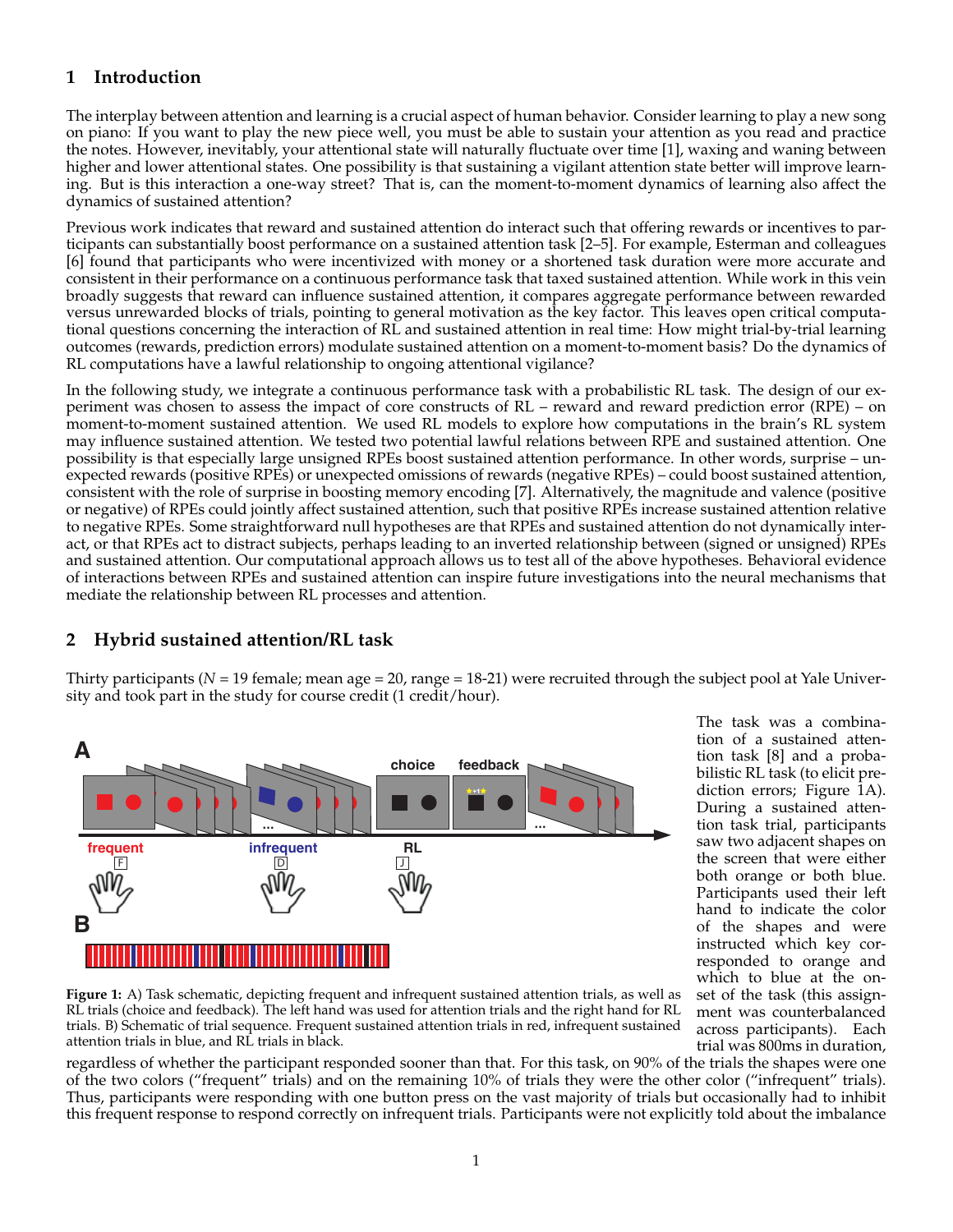in the color frequencies. Following previous work [8, 9], we used accuracy on the infrequent trials to operationalize sustained attention.

Sustained attention trials occurred in pseudorandomized blocks of 17-27 consecutive trials, and the length of each block was not predictable. At the end of a given block, participants would be presented with an RL trial (a probabilistic twoarm bandit task; Figure 1). Here, the shapes would turn black and participants used their right hand to choose one of the two shapes (Figure 1A). There was no cue dissociating the trial types other than the change of stimulus color to black. On RL trials, participants had 1.5 s to make a choice. After they made their response, they received feedback on whether or not they received a reward on that trial (+1 or +0). One shape was associated with an 80% chance of reward and the other was associated with a 20% chance of reward. There were 100 RL trials in total (and thus 100 blocks of attention trials), and the reward probabilities associated with each shape were reversed three times, after 25, 50, and 75 trials. We inserted these reversals so that participants had to continually update the value of the two shapes throughout the task. The task started with a short practice block for each individual task, and then two short blocks of the two tasks combined. Participants then began the main task, which lasted approximately 50 minutes.

### **3 Computational modeling**

We were interested in examining the moment-to-moment relationship between sustained attention and RL computations. To that end, we fit a simple RL model to participants' choices in the probabilistic learning task [10]. We used a standard RL model:

$$
Q_{t+1}(s) = Q_t(s) + \alpha \delta_t \tag{1}
$$

$$
p(s) = \frac{e^{Q(s)\beta}}{\Sigma_i e^{Q(s_i)\beta}}
$$
 (2)

Where *Q* represents the value of stimulus *s* on trial *t*, δ represents the reward prediction error ( $reward_t-Q_t(s)$ ),  $\alpha$ represents the learning rate, and  $\beta$  the softmax temperature. During fitting,  $\alpha$  was constrained on [0,1] and beta on [0,50], and a Gamma (2,3) prior distribution was used to discourage extreme values of beta (following [11]). We fit two variants of this model, one where a single alpha was used for all trials, and another that allowed asymmetric learning rates for non-rewarded versus rewarded trials. We used the MATLAB function *fmincon* to find parameter values that maximized the log posterior probability of participants' choice data given the model. Fitting runs were conducted 100 times for each model to avoid local minima during optimization, using different randomized starting parameter values over each iteration. The resulting best fit model was used in all further analyses. Model fit quality was evaluated using the Akaike information criteria [12].

#### **4 Results**



**Figure 2:** A) Accuracy on frequent and infrequent sustained attention trials. B) learning curve for RL task. Green lines indicate value reversal points. C) Binned RPE quantiles and mean-centered sustained attention performance (i.e., changes in average accuracy on infrequent sustained attention trials following RPEs of various sizes). Inset: regression betas reflecting the impact of RPEs on subsequent sustained attention accuracy. Error bars = 1 SEM.

Participants exhibited typical performance on the sustained attention task, being significantly more accurate on frequent trials (*M* = 94%, *SD* = 7.6%) as compared to infrequent trials (*M* = 52%, *SD* = 15%; *t*(29) = 15.71, *p* < .001; Figure 2A; [8, 9]). In addition, on RL trials, participants learned to select the stimulus most likely to reward them throughout the task (Figure 2B).

Our primary interest was assessing whether RPE modulated sustained attention performance. To do this, we first fit an RL model to each participant's choice data and obtained participant-specific learning rates and temperature parameters (see Methods). We could then extract trial-by-trial RPEs, yielding 100 such values for each subject. Both model variants we tested fit the data well, though we observed a slight advantage for the variant with asymmetric learning rates (summed AIC for single learning rate model = 3407, summed AIC for two learning rate model =  $3360$ ; t-test on difference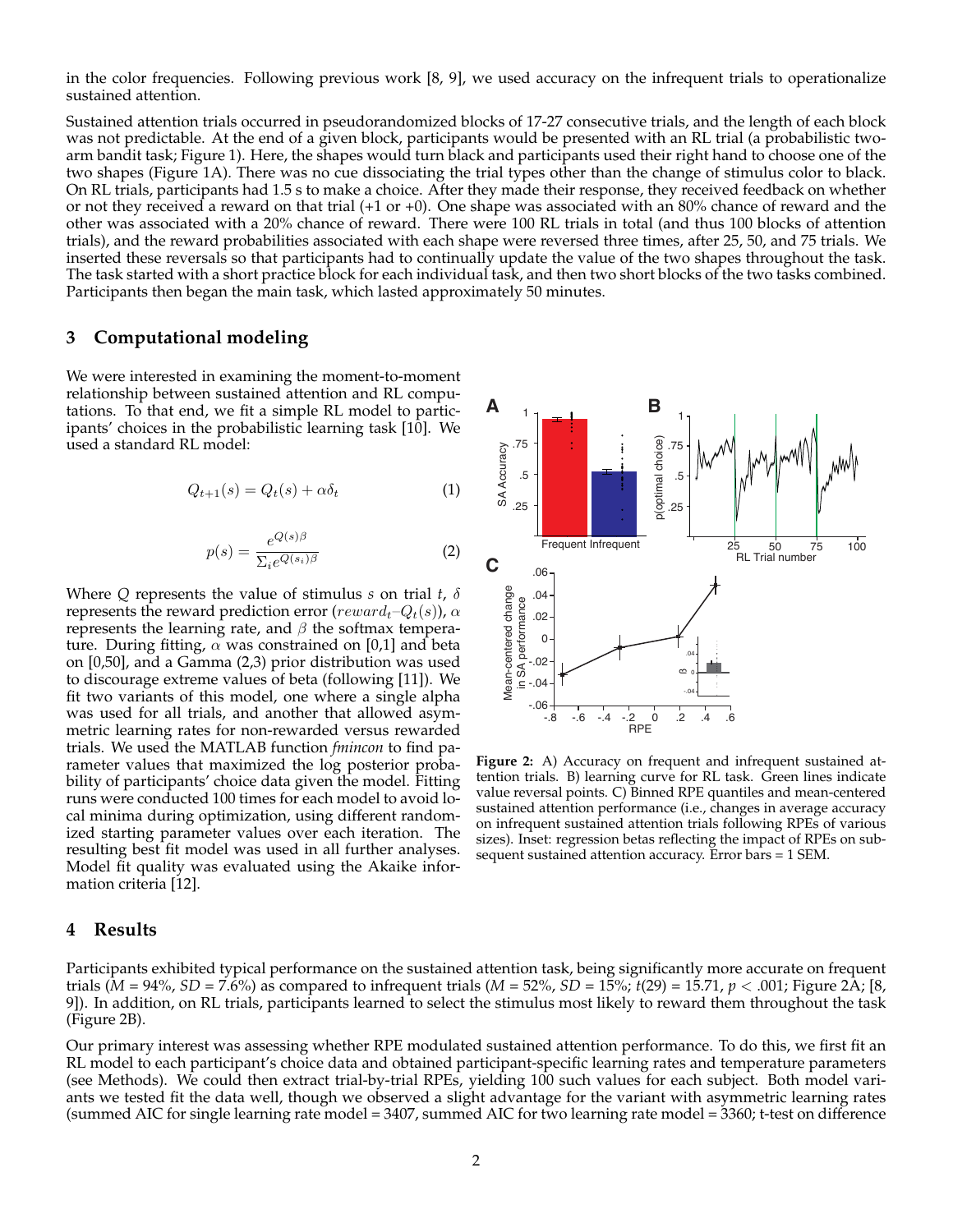in AIC values;  $t(29) = -2.12$ ,  $p = .043$ ). We note that the key results described below were comparable when using the worse-fitting single-rate model.

We performed a linear regression analysis that included all modeled trial-by-trial RPEs as a predictor variable and the mean performance on infrequent sustained attention trials in the subsequent blocks as the dependent variable. Across subjects, we observed a significant effect of RPE on sustained attention (Figure 2C inset; *B* = 0.026, one sample t-test: *t*(29)  $= 4.80, p < .001$ ), providing preliminary evidence that signed RPE modulates sustained attention.

To further examine the relationship between RPE and sustained attention, and dissociate it from more basic effects of reward, we binned RPEs into four quantiles (large, negative RPEs, small negative RPEs, small positive RPEs, large positive RPEs) for each subject and compared average sustained attention changes (i.e., relative to the mean sustained attention performance) on the attention task blocks that followed those RPEs. We performed paired t-tests on sustained attention performance between bins of RPEs (Bonferroni correction:  $\alpha = .05/6 = .0083$ ). The results of this analysis are depicted in Figure 2C. Overall, we found that participants were significantly more accurate on the sustained attention task after large, positive RPEs (*t*s(29) > 3.01, *p*s < .0055), as compared to small positive or negative RPEs. While we also found that participants were more accurate on the attention task after small positive RPEs versus large negative RPEs  $(t(28) = 2.86, p = .0079)$ . Contrasts between the two middle bins  $(t(28) = 0.47, p = .64)$  or the two negative bins  $(t(29) = 1.3, p$ = .20) were not significant. We note here that infrequent sustained attention trials never occurred immediately following RL outcomes – at least three frequent attention trials intervened after RL trials before any given infrequent trial within a block. This precludes a localized post-error slowing interpretation of our results. Taken together, these results provide evidence for the hypothesis that signed RPEs influence sustained attention performance, particularly for positive RPEs.

To investigate a more global relationship between RL and sustained attention, we also correlated modeled RL learning rates with average sustained attention performance. We found that sustained attention performance was significantly correlated with learning rates for negative RPE trials (Spearman correlation: ρ = .47, *p* = .010), and marginally correlated with learning rates for positive RPE trials (Spearman correlation:  $\rho = .35$ ,  $p = .055$ ).

Finally, exploratory hypotheses initially included additional predictions of bidirectional effects of sustained attention on RL. That is, we also hypothesized that sustained attention might influence ongoing RL, whereby elevated sustained attention predicts better choice and learning behavior on RL trials. We tested this hypothesis with a logistic regression analysis with accuracy on infrequent attention trials as the predictor variable and accuracy on the subsequent RL trials (operationalized as choosing the shape associated with 80% chance of reward) as the dependent variable. We did not observe a significant effect in this direction (*B* = .12, *t*(29) = 0.98, *p* = .333). Thus, at least in the context of our task, the influence of RL on sustained attention was robust while effects in the opposite direction were not detected.



**Figure 3:** Correlation of learning rate and sustained attention performance. Left: learning rate for rewarded trials, Right: learning rate for unrewarded trials.

## **5 Discussion and Conclusions**

In this study, we sought to investigate the interplay of RL and sustained attention. Overall, we found evidence that signed RPE modulates sustained attention performance in a near-linear manner, such that increasing signed RPEs led to concomitant increases in the agent's attentional state.

This result builds on previous work suggesting that performance-based incentives (rewards) improve sustained attention performance (e.g., [6]). This previous work primarily contributes to debates about theoretical causes of sustained attention lapses. Specifically, the fact that reward can reduce lapses in sustained attention appears to provide evidence against pure "resource" theories of sustained attention (i.e., that lapses in sustained attention are caused by the depletion of limited attentional resources), and is more aligned with "underload" models of sustained attention (i.e., that boredom or lack of motivation causes lapses in sustained attention [6]). We build on this work, showing how reward might boost sustained attention on a moment-to-moment timescale. Critically, our result makes a useful advance by linking sustained attention to reward prediction error, not just reward, providing a more tractable computational explanation.

The fact that signed RPE, rather than unsigned RPE, was related to sustained attention provides initial clues concerning the neural processes that might mediate this relationship. In the context of RPE and memory, effects that correlate with unsigned RPE are thought to be modulated by norepinephrine [13], whereas effects related to signed RPE are thought to be modulated by dopamine [14]. Our results therefore indirectly suggest that the increased phasic dopamine underlying RPEs could boost sustained attention. Of course, the current results do not preclude the involvement of other neuro